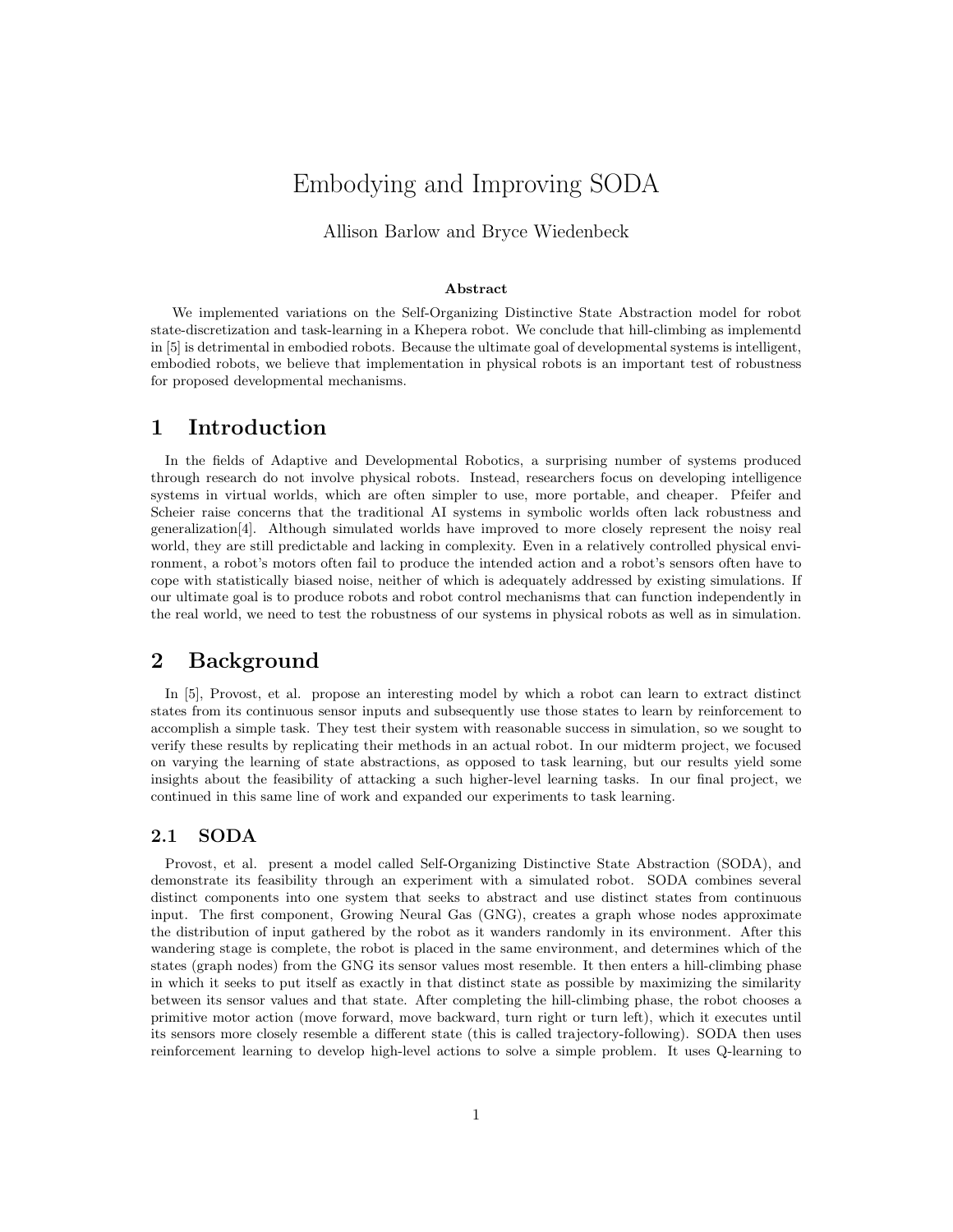

Figure 1: The Khepera's 8 range and 8 light sensors (one of each per block) were grouped into 4 of each (L0-L3 and R0-R3).

determine which primitive action to select for trajectory following from any given state. In Provost, et al. SODA learns to turn right in a T-maze.

#### 2.2 CS81 Midterm Project

Our midterm experiment [1] sought to test the feasibility of the SODA model with a non-simulated robot, and therefore implemented the Growing Neural Gas and hill-climbing/trajectory-following aspects with a Khepera II robot. There was a clear tradeoff between simplicity of representation (number of states) and accuracy of representation (our interpretation of the comprehensiveness of the states), which we could control through an error threshold parameter.

By testing the SODA model in a Khepera robot, we hoped to provide closer scrutiny and confirm or reject the model's applicability as a component of a developmental system. The GNG succeeded in abstracting a reasonable set of discrete states from the robot's sensors, and we hope that these states could aid such a robot with learned or programmed tasks. However, our experiment did locate a number of shortcomings of the SODA system, many of which are addressed by our final project.

### 3 Experiment

We designed experiments to test several aspects of the SODA model. First, we wanted to test SODA in a physical robot. In [5], Provost, et al. used a simulated robot which we thought may have greatly simplified the task. We therefore implemented the SODA model using a Khepera II robot, interfacing through pyrobot (www.pyrorobotics.org). The khepera has a total of 16 sensors: 8 light sensors and 8 range sensors, each of which returns a real value between 0 and 1. To reduce the dimensionality of the input to the GNG, we collapsed these sensors (as shown in figure 1) to 4 of each by summing adjacent sensors, resulting in real input values in the range 0 to 2.

Because we wanted the robot to solve a learning task that required use of both light and range sensors, we replaced the T-maze environment with the plus-maze depicted in figure 2. In each reinforcement learning step the robot started randomly from either the top or bottom of the plus maze and, in order to maximize reward, had to find its way to the light in the right-hand arm of the maze. In simulation, Provost et al. were able to instantly and precisely restart the robot from its initial location at the start of each trial. To achieve close to the same precision would have required us to return the robot to its initial position by hand at the start of each of our thousands of trials. Daunted by this potential problem, we opted instead to write a control function that would automatically return the robot to one of the two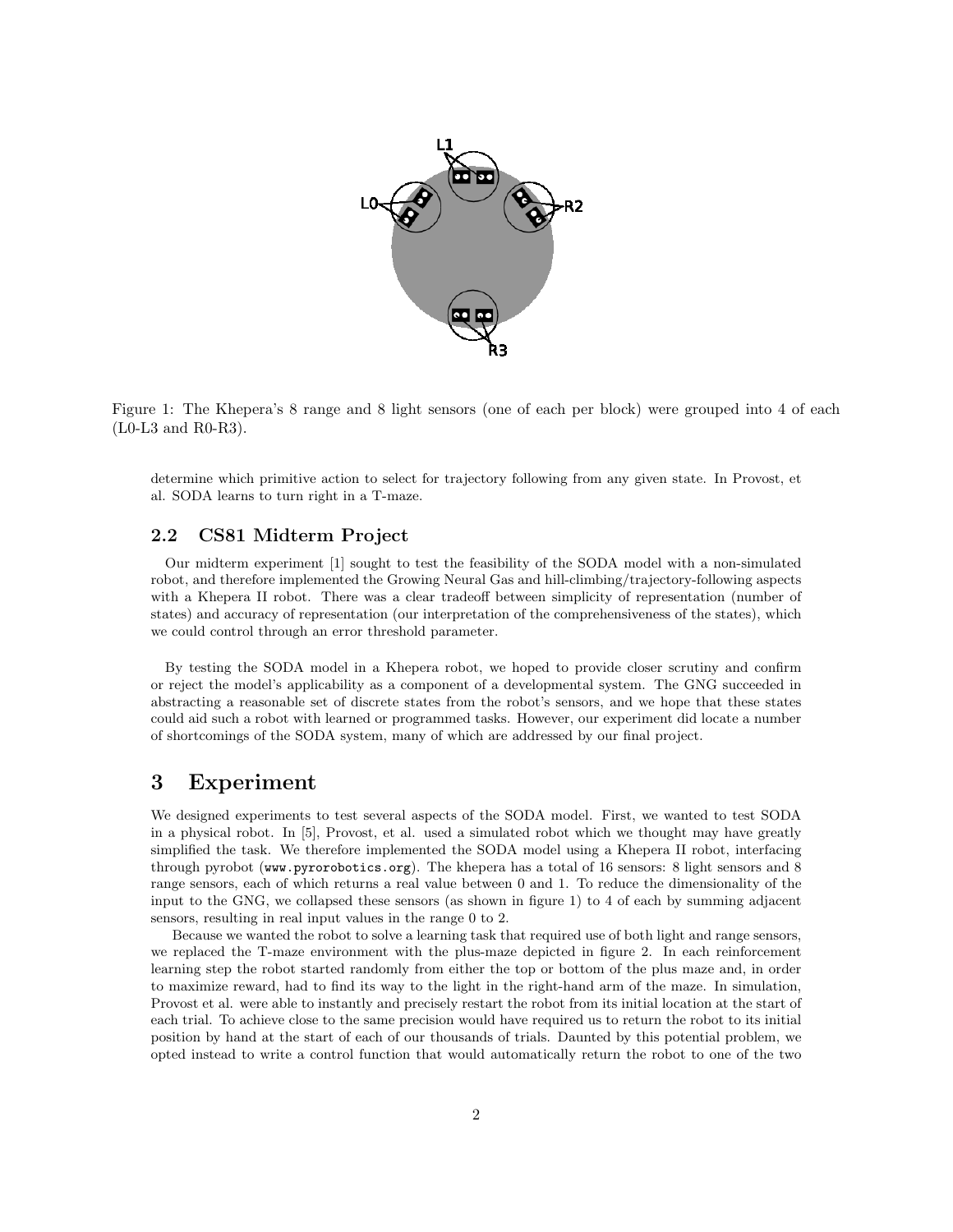

Figure 2: The plus-maze environment. At the start of each reinforcement learning step, the Khepera started at either position 1 or position 2.

starting positions. This resulted in greater variation in the robot's exact starting position and orientation. We also considered conducting some of our initial experiments in simulation before moving them to the physical robot, but found that available simulators didn't provide an accurate enough representation of real-world conditions.

Our second goal was to test whether growing neural gas could appropriately discretize input from more than one type of sensor. The concern was that when the GNG computes the error values that govern the growth of the network, it simply calculates Euclidian distance, which may not be optimal when different input dimensions represent fundamentally different types of values (like light sensors and range sensors). Even though each type of sensor was scaled to the same range (which might not even be feasible in larger systems), we suspected that the distribution of values might be sufficiently different to cause a bias in the GNG toward one sensor type or the other. We therefore created two separate sets of states: one where all 8 sensors were input to a single GNG network, and another where the range sensors were discretized by one GNG while the light sensors were discretized by another. In this second case, the set of states for reinforcement learning was the set of all pairs of one range state and one light state.

Our fear that error distribution would differ significantly between sensor types was borne out by our first attempt at creating GNGs. We used the same error threshold for adding new nodes in both the range and light GNGs, and the first light GNG we created contained only three states that seemed not at all representative of the robot's environment. In our reinforcement learning trials, the error-threshold parameter was tuned separately for all three GNG types.

Our third experiment, motivated by our previous work in [1], was meant to test the hill-climbing portion of SODA's reinforcement learning. Our objections to hill-climbing were manifold: first, it would be difficult to extend to a robot with more complicated motor actuators. Hill-climbing is tractable for Provost et al. and for us only because we have a maximum of four primitive actions; it would be completely unwieldy in a robot with tens or hundreds of actions to test. Second, we observed in our previous experiment that hill-climbing makes a fundamentally flawed assumption: that motor actions are reversible. In a real robot (especially one that doesn't yet have a strong grasp of its environment), this is often not the case, and making that assumption often causes hill-climbing to lead the robot wandering in completely arbitrary directions. Third, hill-climbing cannot be motivated in terms of cognitive science. When people see a situation that is similar to something they recognize, they don't try to force that situation to be exactly like the one they have information about, but rather extrapolate and attempt an action similar to the one that has worked before. Finally, hill-climbing just plain takes too long: in practice, we saw that the Khepera spent a large portion of its time hill-climbing, during which it hardly advanced, whereas the time spent trajectory-following helped to move it toward its goal.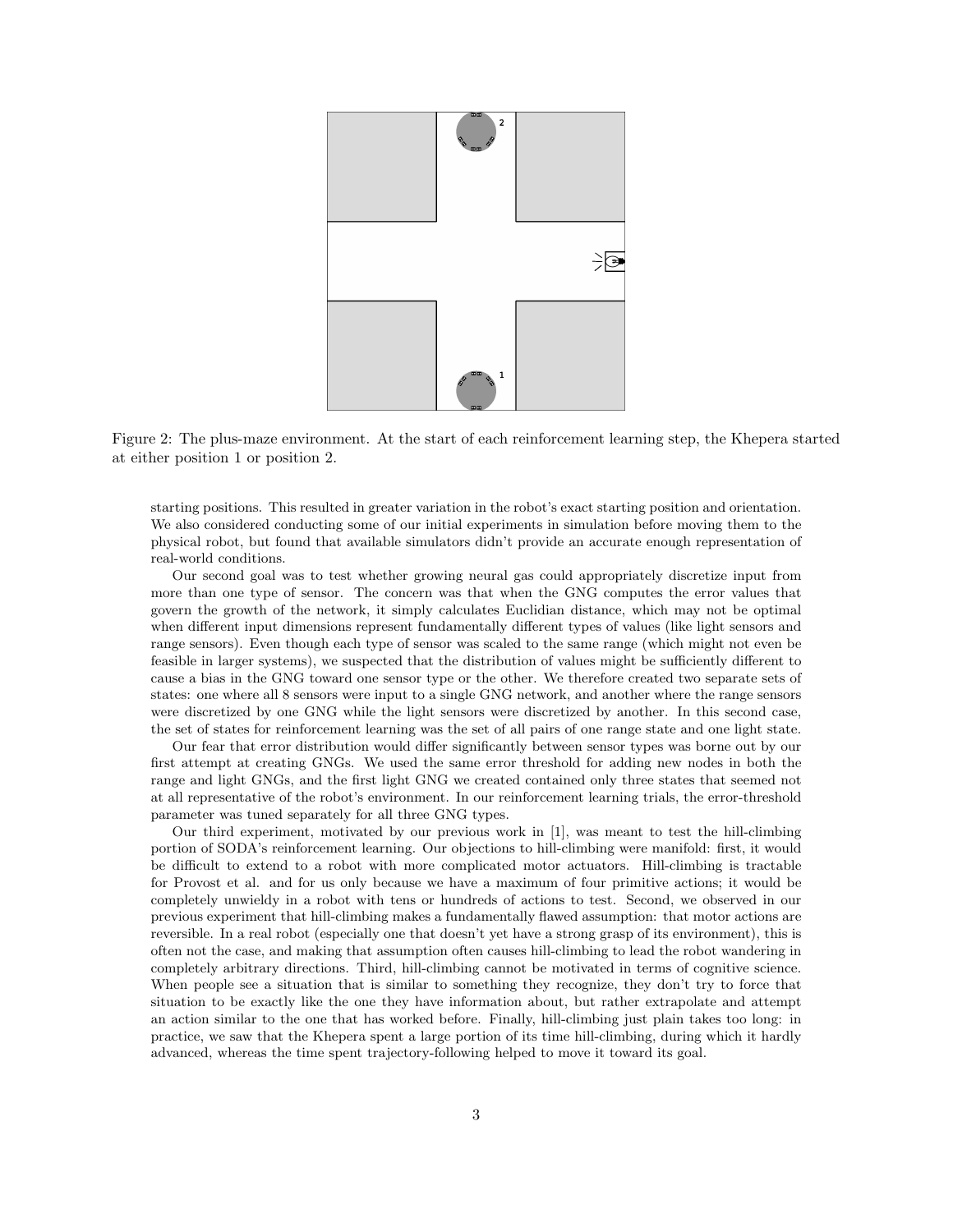

Figure 3: When learning with our original reward function (the sum of all light sensors), the Khepera maximized its reward not by moving to the light, but rather by getting stuck on a corner where it could see the light in three different sensors.

Therefore, we designed our experiment to test whether hill-climbing provided any benefit in reinforcement learning. We conducted three trials: first we compared reinforcement learning with and without hill-climbing using the states from the full GNG, and then compared these to reinforcement learning without hill-climbing on the combined states from the seperate GNGs. Given more time, we would also have tested the two-GNGs with hill-climbing. Each iteration lasted 60 seconds for the trials without hill-climbing and 90 seconds for the one with hill-climbing. After each iteration, the robot returned randomly to one of the two starting positions. The robot's reward for each iteration was equal to the amount of light it saw in its front light sensor at the end of that iteration (this means that the robot gets more intermediate reward than in the experiments of Provost et al.). We saved intermediate results of each trial so that we could evaluate both the final performance achieved and the rate at which that performance was achieved.

We also made a few minor changes from Provost et al. that were consistent across all of our trials. First, when adding nodes to the GNG, rather than checking whether the average error across the network was above some threshold, as in SODA's equilibrium GNG, we simply checked whether the error at the worst GNG-node was above a threshold. This simplified the implementation slightly, but also allowed the network to improve in regions that were locally problematic even if error across the whole network were relatively low. We also replaced SODA's Q-learning with a related solution to the multi-armed bandit problem derived from [3]. This provided two advantages: first, faster propagation of learned values, which helps speed up the time-consuming learning process; and second, better exploration of options from any given state. While Q-learning treats all options other than the best equally, our solution keeps track of additional information on how frequently an action has been selected in a given state, which allows it to explore the second-best option the second-most, the third-best option the third-most, and so on.

# 4 Results and Discussion

Due to time constraints, we were not able to run all of our trials to completion. We were, however able to run all three trials long enough to draw general conclusions about each system's rate of learning.

Our first attempt at learning revealed a flaw in our fitness function. Our original fitness function sought to maximize the sum of all of the light sensors. The robot learned that if it got too close to the light, only a few of its sensors would see it, decreasing the reward received. Instead, the robot learned to get stuck on a corner, as seen in Figure 3 far enough away from the light to maximize light seen in multiple sensors. Our improved fitness function sought to maximize the maximum valued light sensor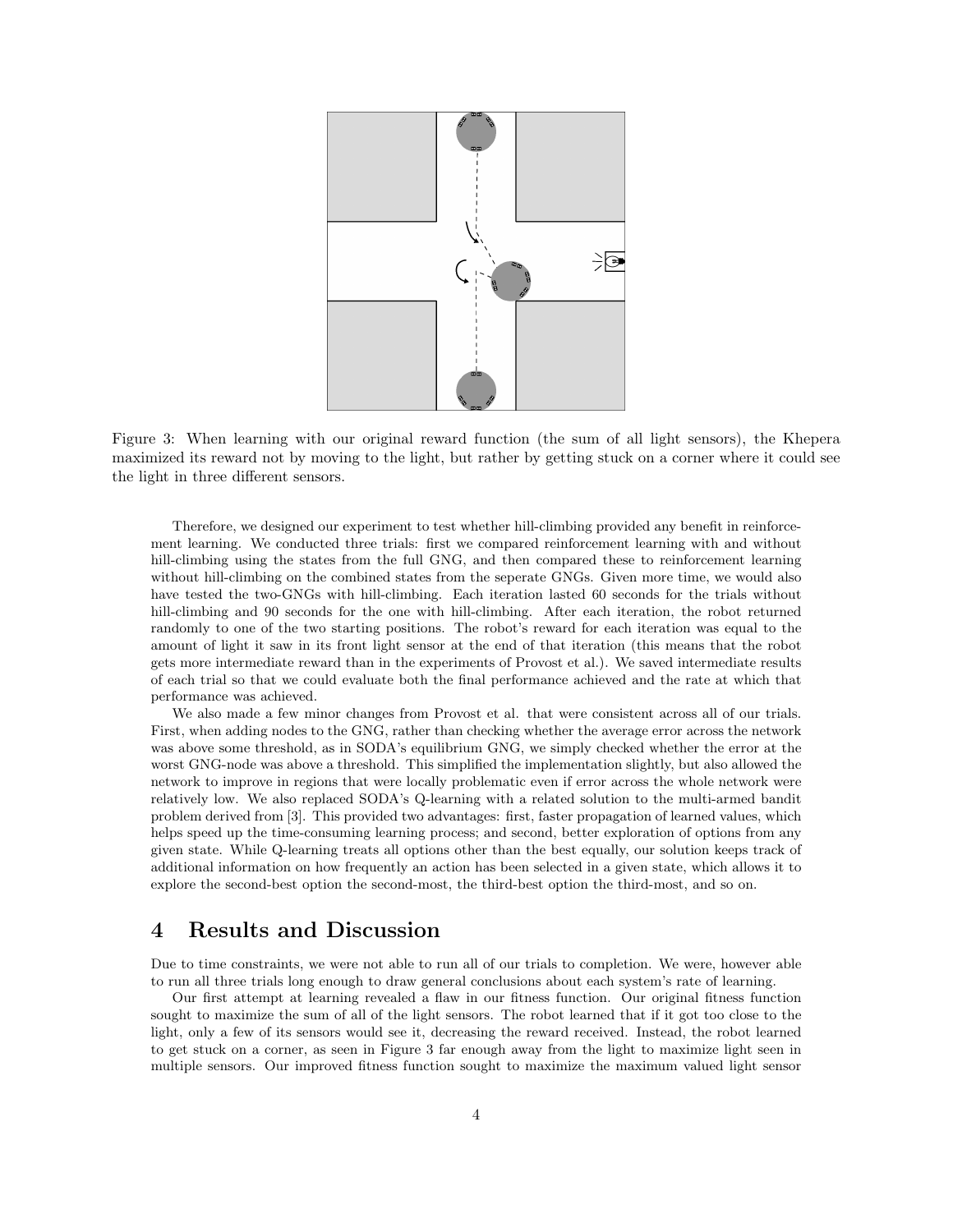

Figure 4: Graph showing the rate at which all three systems learned over the first 500 iterations. Note: maximum possible reward is 2.



Figure 5: Distinct states from the range-sensor GNG.

pair.

Figure 4 shows results from all three trials. Each point represents the average fitness achieved across five trials at a particular stage of learning. The clear winner is the single GNG without hill-climbing, it learned much faster and much better than the other two systems (observational evidence indicates that the difference may in practice be even more pronounced). This confirms our hypothesis that hill-climbing is unnecessary, even to the point of being counter-productive. Our other hypothesis, seperate GNGs for each sensor type would improve performance turned out to be wrong. In the two-GNG experiment, both GNGs had a decent number of states, and the result of combining them was an unwiedly number of states, requiring a longer time to learn to solve the task effectively. This system, however, still outperformed hill-climbing, which shows what a detriment hill-climbing can be.

Another difficulty with the 2-GNG system is that we never managed to create a satisfying light-sensor GNG. The one shown in figure 6 is the best we achieved, but still has significant obvious gaps, and to produce it, we had to set the GNG error threshold incredibly low. Figures 7 and 5 depict the states produced by the other two GNGs.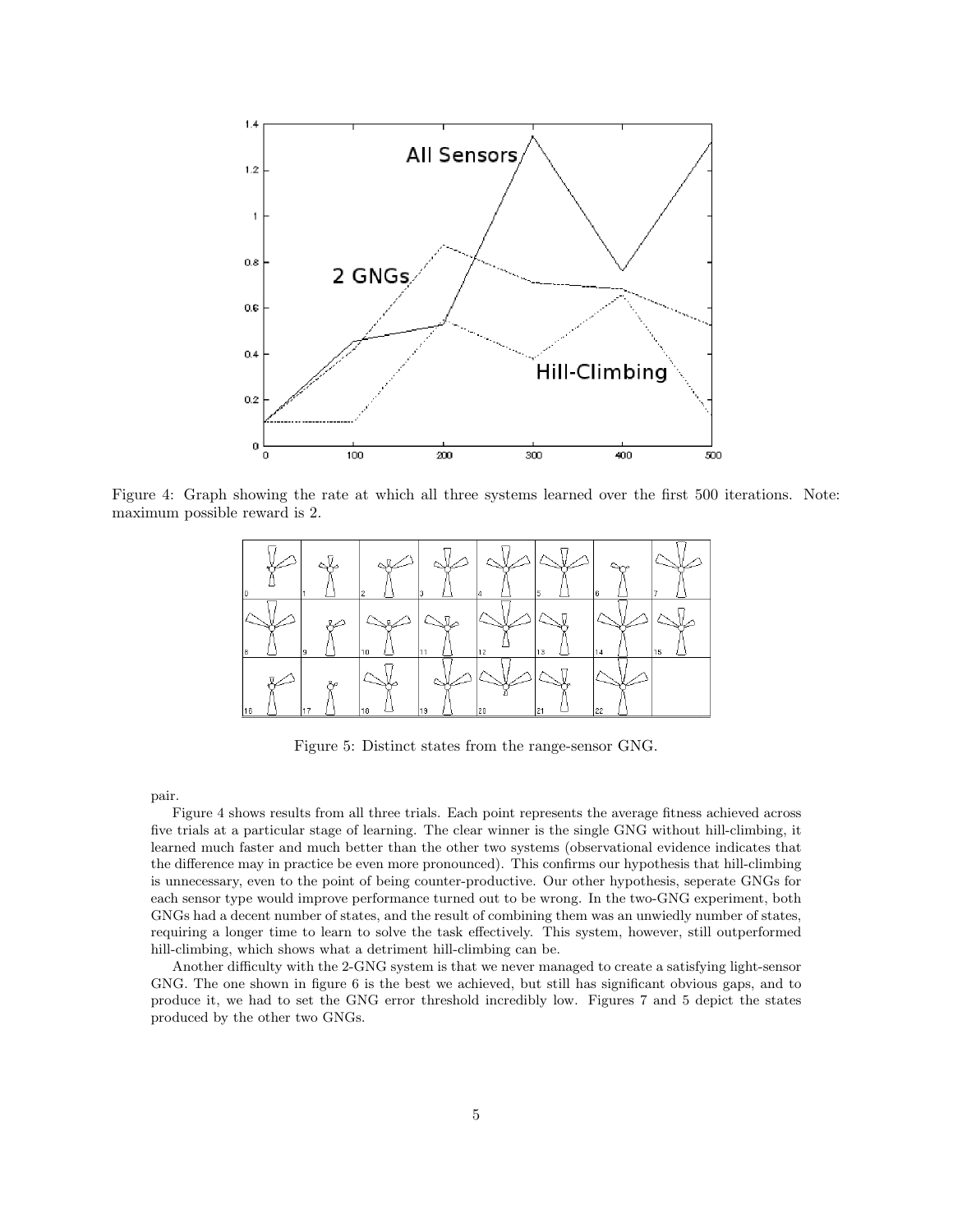|    | ಿ | ∾  | Ł  |    | ᢤ  | $\rightarrow$ |
|----|---|----|----|----|----|---------------|
| ١c |   |    |    |    | ı  |               |
|    |   | ↘٩ | Ŋ  | 99 | T  |               |
| 6  |   |    | 18 | 19 | 10 | -11           |

Figure 6: Distinct states from the light-sensor GNG.



Figure 7: Distinct states from the full-sensor GNG.